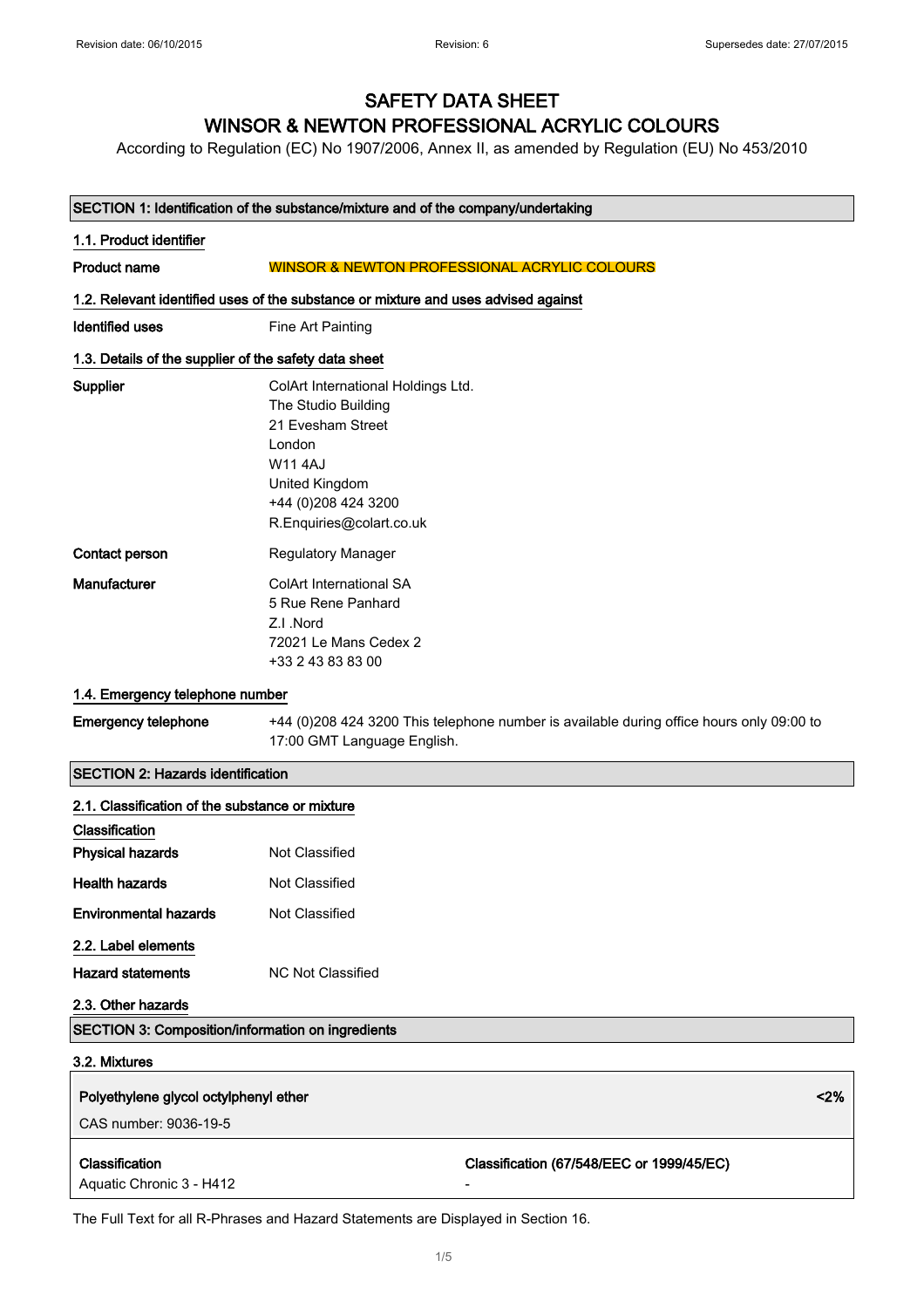# WINSOR & NEWTON PROFESSIONAL ACRYLIC COLOURS

| Composition comments | Contains SVHC, CAS 9036-19-5 ≥ 0.1% For Titanium White, Yellow Ochre, Mars Black, Buff   |
|----------------------|------------------------------------------------------------------------------------------|
|                      | titanium, Cobalt Blue, Hookers Green, Indanthene Blue, Naples Yellow, Nickel Azo Yellow, |
|                      | Payne's Grey, Perylene Grey, Perylene Green, Perylene Maroon, Perylene Red, Perylene     |
|                      | Violet, Perylene Turquoise, PMT Pink Quinacridone, Burnt Orange Quinacridone, Magenta    |
|                      | Quinacridone, Violet Quinacridone, Red Quinacridone, Iron Oxide Red, Ceruelean Blue Hue, |
|                      | Green Gold and Light Red only.                                                           |

#### SECTION 4: First aid measures

| 4.1. Description of first aid measures |                                                                                                                                                                                                           |
|----------------------------------------|-----------------------------------------------------------------------------------------------------------------------------------------------------------------------------------------------------------|
| Inhalation                             | Move affected person to fresh air at once. Get medical attention if any discomfort continues.                                                                                                             |
| Ingestion                              | Never give anything by mouth to an unconscious person. Do not induce vomiting. Rinse<br>mouth thoroughly with water. Give plenty of water to drink. Get medical attention if any<br>discomfort continues. |
| <b>Skin contact</b>                    | Remove affected person from source of contamination. Get medical attention if irritation<br>persists after washing.                                                                                       |
| Eye contact                            | Remove any contact lenses and open eyelids wide apart. Continue to rinse for at least 15<br>minutes. Continue to rinse for at least 15 minutes. Get medical attention if any discomfort<br>continues.     |

#### 4.2. Most important symptoms and effects, both acute and delayed

#### 4.3. Indication of any immediate medical attention and special treatment needed

#### SECTION 5: Firefighting measures

#### 5.1. Extinguishing media

Suitable extinguishing media The product is not flammable. Use fire-extinguishing media suitable for the surrounding fire.

#### 5.2. Special hazards arising from the substance or mixture

#### 5.3. Advice for firefighters

#### SECTION 6: Accidental release measures

#### 6.1. Personal precautions, protective equipment and emergency procedures

#### 6.2. Environmental precautions

#### 6.3. Methods and material for containment and cleaning up

Methods for cleaning up Stop leak if possible without risk. Absorb in vermiculite, dry sand or earth and place into containers. Flush contaminated area with plenty of water. Avoid the spillage or runoff entering drains, sewers or watercourses.

#### 6.4. Reference to other sections

| <b>SECTION 7: Handling and storage</b> |  |
|----------------------------------------|--|
| 7.1. Precautions for safe handling     |  |

Usage precautions **Avoid spilling. Avoid contact with skin and eyes.** 

#### 7.2. Conditions for safe storage, including any incompatibilities

Storage precautions Keep only in the original container. Store at moderate temperatures in dry, well ventilated area.

#### 7.3. Specific end use(s)

#### 8.1. Control parameters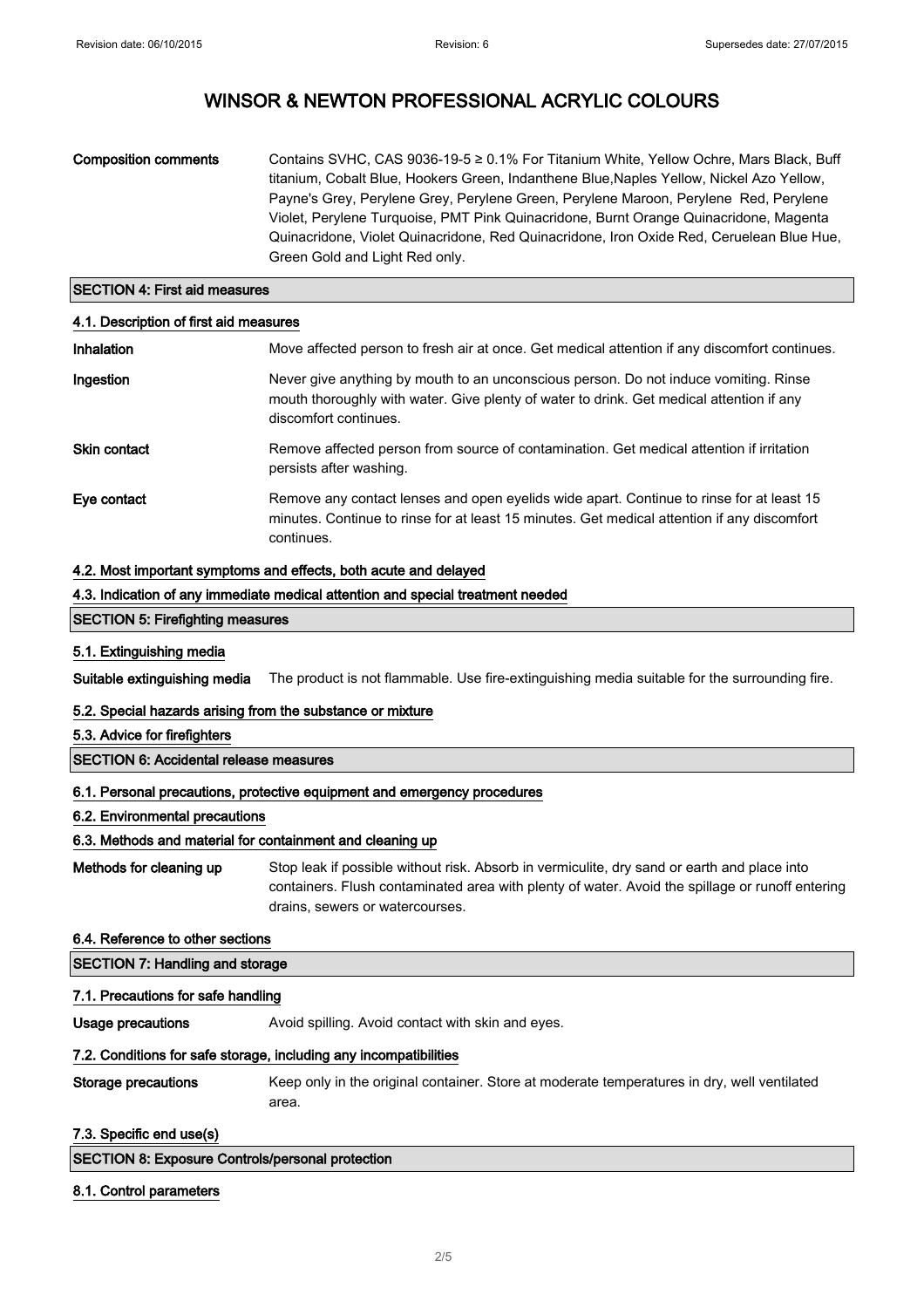# WINSOR & NEWTON PROFESSIONAL ACRYLIC COLOURS

| Ingredient comments                 | OES = Occupational Exposure Standard. MEL = Maximum Exposure Limit.                                                                                                                                                                                  |
|-------------------------------------|------------------------------------------------------------------------------------------------------------------------------------------------------------------------------------------------------------------------------------------------------|
| 8.2. Exposure controls              |                                                                                                                                                                                                                                                      |
| Appropriate engineering<br>controls | No specific ventilation requirements.                                                                                                                                                                                                                |
| Eye/face protection                 | Eyewear complying with an approved standard should be worn if a risk assessment indicates<br>eye contact is possible. The following protection should be worn: Chemical splash goggles or<br>face shield.                                            |
| Hand protection                     | No specific hand protection noted.                                                                                                                                                                                                                   |
| Other skin and body<br>protection   | No specific recommendations                                                                                                                                                                                                                          |
| Hygiene measures                    | Wash hands at the end of each work shift and before eating, smoking and using the toilet.<br>Promptly remove any clothing that becomes contaminated. Use appropriate skin cream to<br>prevent drying of skin. When using do not eat, drink or smoke. |

#### SECTION 9: Physical and Chemical Properties

## 9.1. Information on basic physical and chemical properties

| Appearance                      | Paste                            |
|---------------------------------|----------------------------------|
| Colour                          | Various colours.                 |
| Odour                           | Characteristic.                  |
| pH                              | pH (concentrated solution): 9-10 |
| Initial boiling point and range | > 100°C @ 760 mm Hg              |
| Vapour density                  | >1                               |
| Relative density                | 1.2 - 1.5 @ 20 $^{\circ}$ C      |
| Solubility(ies)                 | Miscible with water              |
|                                 |                                  |

### 9.2. Other information

### SECTION 10: Stability and reactivity

| 10.1. Reactivity                             |                                                           |  |
|----------------------------------------------|-----------------------------------------------------------|--|
| 10.2. Chemical stability                     |                                                           |  |
| Stability                                    | Stable at normal ambient temperatures.                    |  |
| 10.3. Possibility of hazardous reactions     |                                                           |  |
| 10.4. Conditions to avoid                    |                                                           |  |
| Conditions to avoid                          | Avoid excessive heat for prolonged periods of time.       |  |
| 10.5. Incompatible materials                 |                                                           |  |
| 10.6. Hazardous decomposition products       |                                                           |  |
| Hazardous decomposition<br>products          | Fire creates: Carbon monoxide (CO). Carbon dioxide (CO2). |  |
| <b>SECTION 11: Toxicological information</b> |                                                           |  |
| 11.1. Information on toxicological effects   |                                                           |  |
| Acute toxicity - dermal                      |                                                           |  |

Notes (dermal LD<sub>50</sub>) Not determined.

 $\begin{array}{c} \end{array}$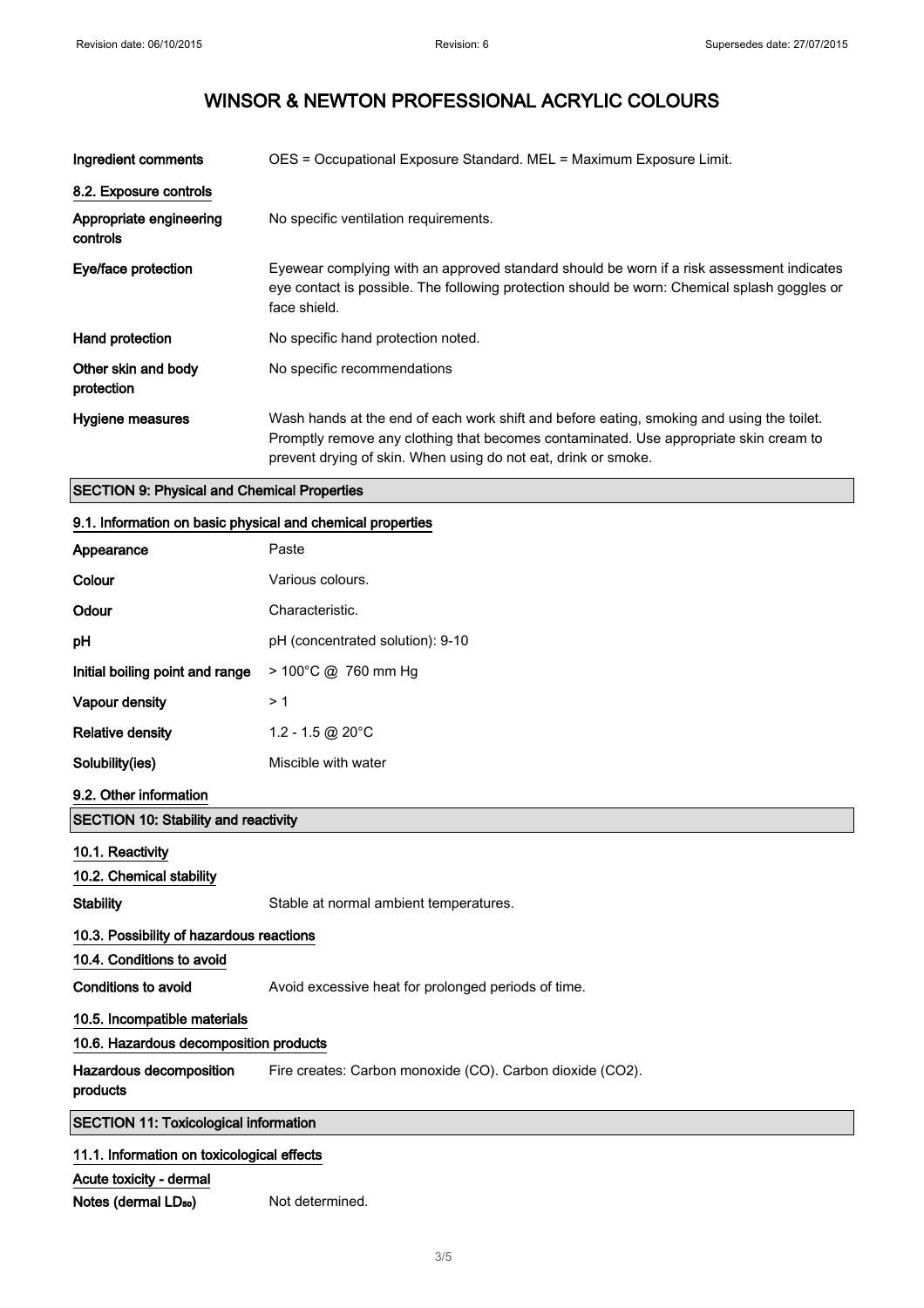# WINSOR & NEWTON PROFESSIONAL ACRYLIC COLOURS

| Acute toxicity - inhalation                |                                                                                                                                |
|--------------------------------------------|--------------------------------------------------------------------------------------------------------------------------------|
| Notes (inhalation LC <sub>50</sub> )       | Not determined.                                                                                                                |
| <b>General information</b>                 | This product has low toxicity. Only large quantities are likely to have adverse effects on<br>human health.                    |
|                                            |                                                                                                                                |
| Inhalation                                 | May cause respiratory system irritation.                                                                                       |
| Ingestion                                  | May cause discomfort if swallowed.                                                                                             |
| Skin contact                               | Slightly irritating.                                                                                                           |
| Eye contact                                | Irritating to eyes.                                                                                                            |
| Acute and chronic health<br>hazards        | No specific health hazards known.                                                                                              |
| Route of entry                             | Inhalation Skin and/or eye contact.                                                                                            |
| <b>Medical symptoms</b>                    | Irritation of eyes and mucous membranes.                                                                                       |
| <b>SECTION 12: Ecological Information</b>  |                                                                                                                                |
| Ecotoxicity                                | Not regarded as dangerous for the environment.                                                                                 |
| 12.1. Toxicity                             |                                                                                                                                |
| Acute toxicity - fish                      | Not determined.                                                                                                                |
| Acute toxicity - aquatic<br>invertebrates  | Not determined.                                                                                                                |
| Acute toxicity - aquatic plants            | Not determined.                                                                                                                |
| Acute toxicity -<br>microorganisms         | Not determined.                                                                                                                |
| 12.2. Persistence and degradability        |                                                                                                                                |
|                                            | Persistence and degradability The degradability of the product is not known.                                                   |
| 12.3. Bioaccumulative potential            |                                                                                                                                |
| 12.4. Mobility in soil                     |                                                                                                                                |
| 12.5. Results of PBT and vPvB assessment   |                                                                                                                                |
| Results of PBT and vPvB<br>assessment      | This product does not contain any substances classified as PBT or vPvB.                                                        |
| 12.6. Other adverse effects                |                                                                                                                                |
| <b>SECTION 13: Disposal considerations</b> |                                                                                                                                |
| 13.1. Waste treatment methods              |                                                                                                                                |
| <b>Disposal methods</b>                    | Dispose of waste to licensed waste disposal site in accordance with the requirements of the<br>local Waste Disposal Authority. |
| <b>Waste class</b>                         | 08 01 12 waste paint and varnish other than those mentioned in 08 01 11                                                        |
| <b>SECTION 14: Transport information</b>   |                                                                                                                                |
|                                            |                                                                                                                                |

General The product is not covered by international regulations on the transport of dangerous goods (IMDG, IATA, ADR/RID).

14.1. UN number